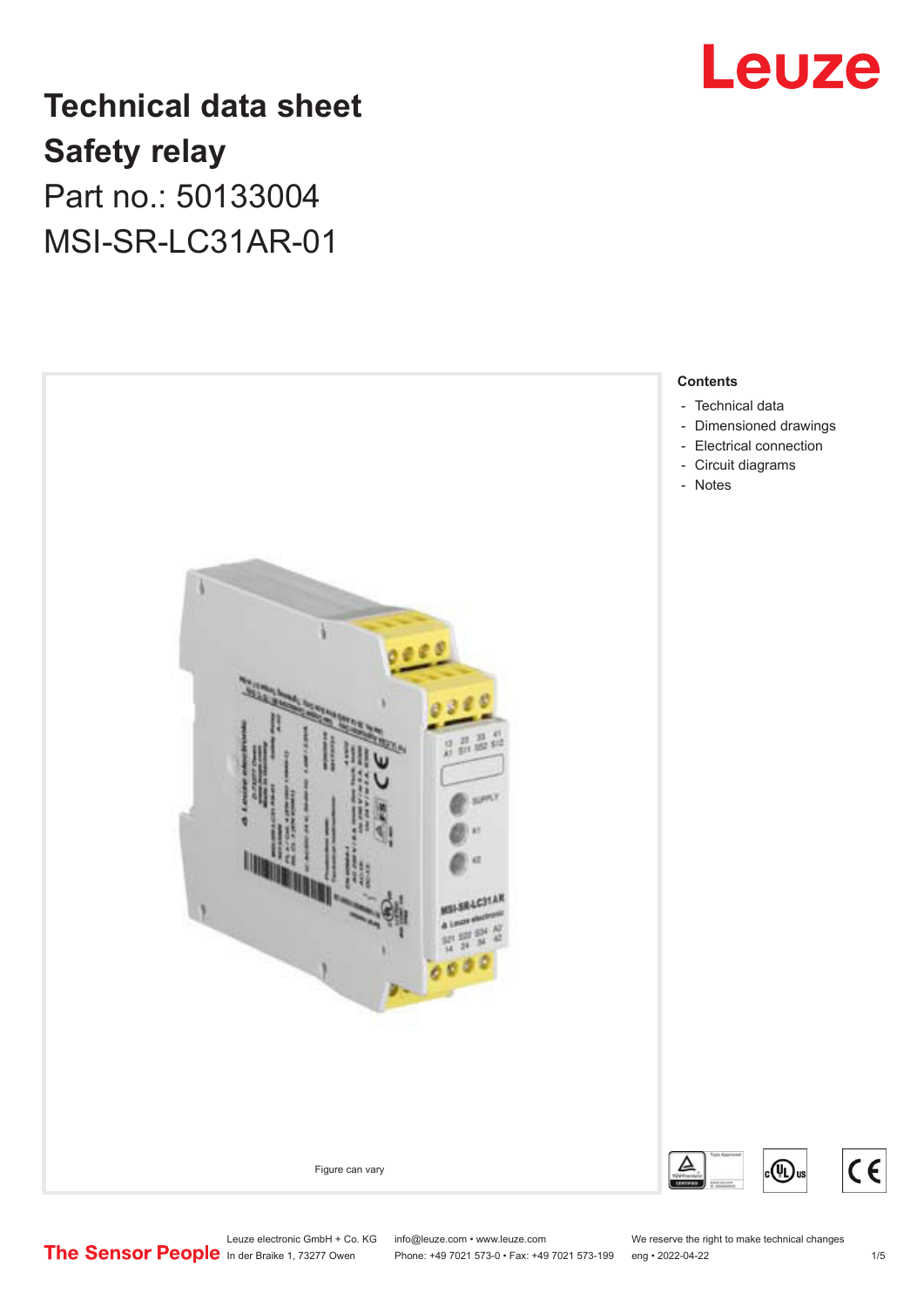## <span id="page-1-0"></span>**Technical data**

#### **Basic data**

| <b>Series</b>                    | MSI-SR-LC31                                            |
|----------------------------------|--------------------------------------------------------|
| <b>Application</b>               | Base device for E-Stop and safety door<br>applications |
| <b>Functions</b>                 |                                                        |
| <b>Functions</b>                 | Monitoring of E-Stop circuits                          |
|                                  | Monitoring of optoelectronic protective<br>devices     |
|                                  | Monitoring of position switches                        |
|                                  | Monitoring of proximity switches                       |
|                                  | Monitoring of solenoid switches                        |
| <b>Restart</b>                   | Automatic                                              |
| <b>Characteristic parameters</b> |                                                        |

#### **SIL** 3, IEC 61508 **SILCL** 3, IEC/EN 62061 Performance Level (PL) e, EN ISO 13849-1  $PFH<sub>D</sub>$ 0.00000003 per hour **Mission time T<sub>M</sub>** 20 years, EN ISO 13849-1 **Category 4, EN ISO 13849**

#### **Electrical data**

| Supply circuit                                                    |                                                            |
|-------------------------------------------------------------------|------------------------------------------------------------|
| Nominal voltage U <sub>N</sub>                                    | 24 V AC/DC                                                 |
| <b>Nominal frequency</b>                                          | $5060$ Hz                                                  |
| Rated control supply voltage U <sub>s</sub> at<br><b>AC 60 Hz</b> | 20.4V                                                      |
| Rated control supply voltage U <sub>s</sub> at<br><b>AC 50 Hz</b> | 264 V                                                      |
| Max. rated control supply voltage at 26.4 V<br><b>AC 50 Hz</b>    |                                                            |
| Min. rated control supply voltage $U_s$ 20.4 V<br>at AC 50 Hz     |                                                            |
| Min. rated control supply voltage U <sub>S</sub> 20.4 V<br>at DC  |                                                            |
| Max. rated control supply voltage at 26.4 V<br>DC                 |                                                            |
| Min. rated control supply voltage at 20.4 V<br>DC.                |                                                            |
| <b>Rated power AC</b>                                             | 2.9 V·A                                                    |
| <b>Rated power DC</b>                                             | 16W                                                        |
| Galvanic isolation between supply<br>and control circuit          | Yes (when $U_{N}$ ≥ AC 42-48 V, AC 115-230<br>V, AC 230 V) |

#### **Output circuit Number of outputs, safety-oriented,**  3 Piece(s) **undelayed, contact-based Number of outputs, signaling func-**1 Piece(s) **tion, undelayed, contact-based Release current paths** NO **Signaling current paths** NC **Contact material** Ag alloy, gold-plated **Usage category AC-15 (NO contact)** Ue 230V, Ie 3A **Usage category DC-13 (NO contact)** Ue 24V, Ie 3A **Short circuit protection (NO contact)** gG class safety fuse 6A, melting integral **Nominal switching voltage, release**  230 V **current paths AC Nominal switching voltage, signaling current paths AC** 230 V **Max. thermal continuous current I<sub>th</sub>, 8 A release current paths Max. thermal continuous current I<sub>th</sub>, 5 A signaling current paths Max. total current I² of all current paths** 25 A² **Mechanical life time** 100,000,000 switching cycles **Control circuit Evaluation of the inputs** Two-channel **Nominal output voltage DC** 24 V **Input current at the control inputs (safety circuit/reset circuit)** 25 mA **Max. peak current at the control inputs (safety circuit/reset circuit)** 100 mA Max. cable resistance, per channel , / U<sub>N</sub> - 1) x 100) Ω **Minimum switch-on time** 100 ms **Response time (automatic start**  $t_{A2}$ **) 350 ms Response time (manual start t<sub>A1</sub>)** 350 ms **Test pulse time permitted t<sub>TP</sub>** 1 ms **Release time t<sub>R</sub>** 10 ms **Recovery time t<sub>w</sub> 750 ms Connection Number of connections** 1 Piece(s) **Connection 1 Function** Signal IN Signal OUT Voltage supply **Type of connection** Terminal **Type of terminal** Screw terminal **No. of pins** 16 -pin **Cable properties Connection cross sections** 1 x 0.2 to 2.5 mm<sup>2</sup>, wire 1 x 0.2 to 2.5 mm<sup>2</sup> wire 1 x 0.25 to 2.5 mm², wire with wire-end sleeve 2 x 0.2 to 1.0 mm², wire 2 x 0.2 to 1.0 mm², wire

2 x 0.25 to 1.0 mm², wire with wire-end sleeve

Leuze

## Leuze electronic GmbH + Co. KG info@leuze.com • www.leuze.com We reserve the right to make technical changes<br>
The Sensor People in der Braike 1, 73277 Owen Phone: +49 7021 573-0 • Fax: +49 7021 573-199 eng • 2022-04-22

Phone: +49 7021 573-0 • Fax: +49 7021 573-199 eng • 2022-04-22 2 2/5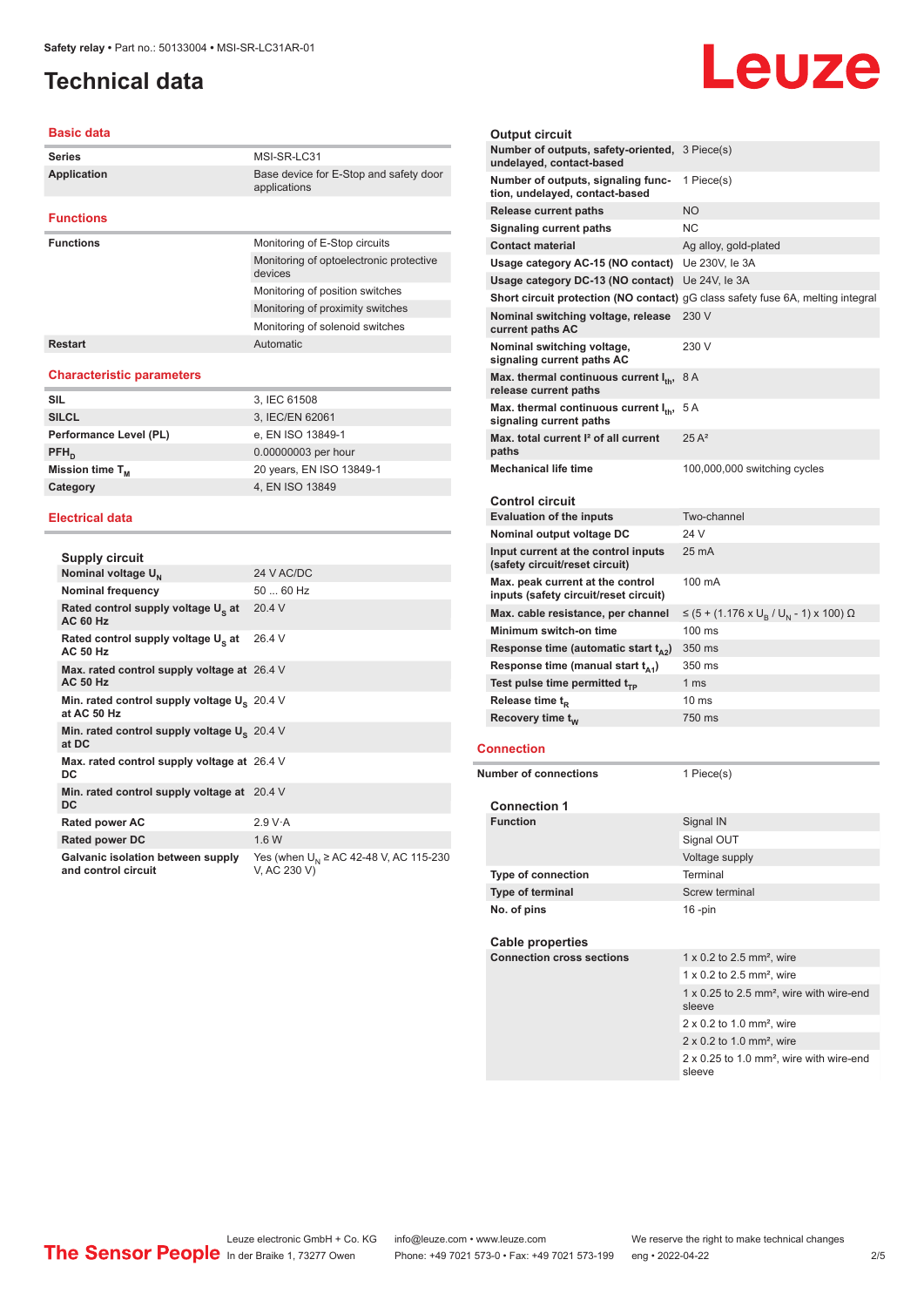## **Technical data**

## Leuze

#### **Mechanical data**

| Dimension (W x H x L)       | 22.5 mm x 96.5 mm x 114 mm |
|-----------------------------|----------------------------|
| Net weight                  | 210q                       |
| <b>Housing color</b>        | Gray                       |
| <b>Type of fastening</b>    | Snap-on mounting           |
| $O = 0.000$ and $O = 0.000$ |                            |

#### **Certifications**

**Certifications** c UL US

TÜV Rheinland

#### **Classification**

| 85364900 |
|----------|
| 27371800 |
| 27371819 |
| 27371819 |
| 27371819 |
| 27371819 |
| 27371819 |
| EC001449 |
| EC001449 |
| EC001449 |
|          |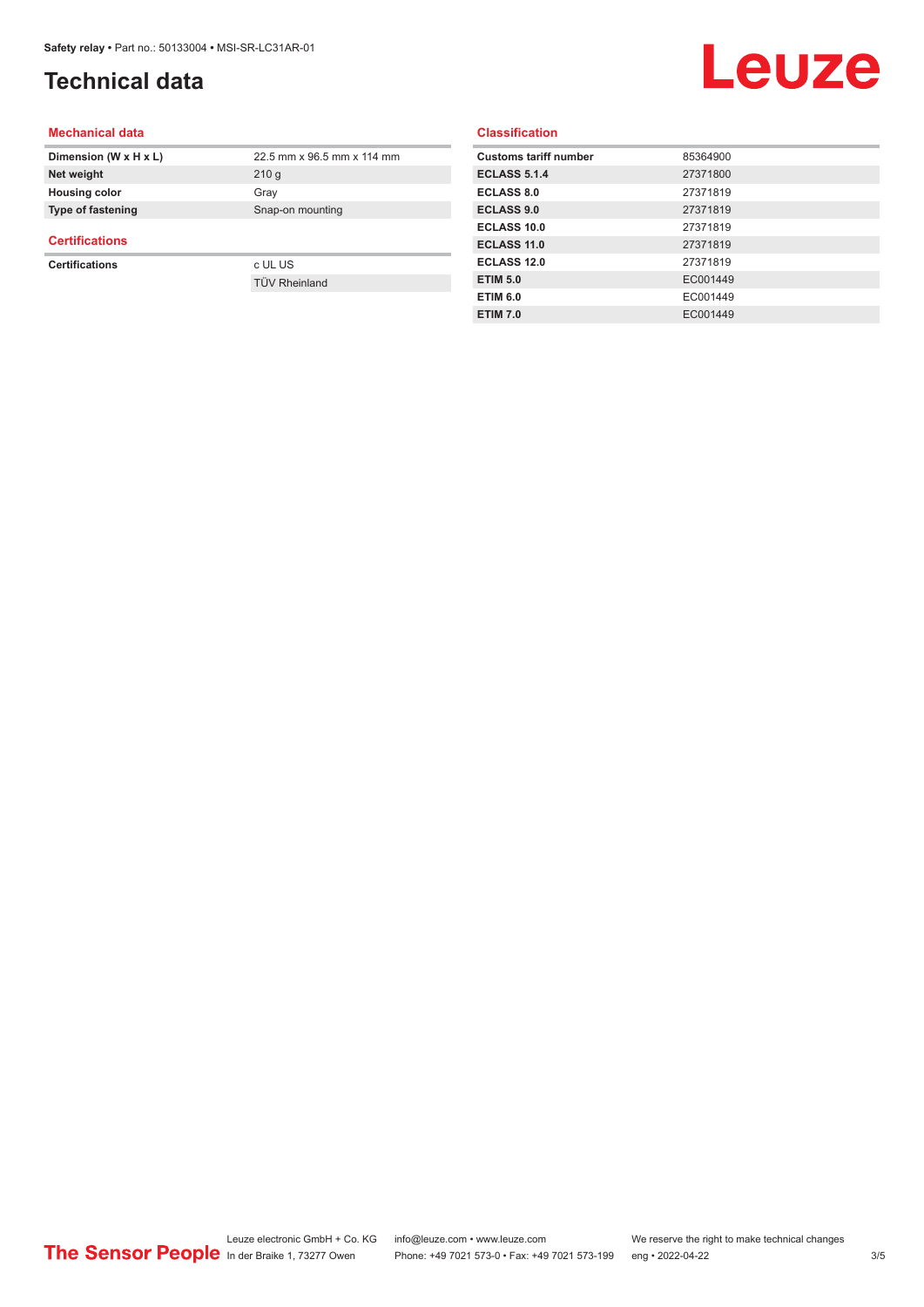## <span id="page-3-0"></span>**Dimensioned drawings**

All dimensions in millimeters





 $22,5$ 

| Ξ |  |  |
|---|--|--|

## **Electrical connection**

**Connection 1**

| <b>Function</b>    | Signal IN                           |  |
|--------------------|-------------------------------------|--|
|                    | Signal OUT                          |  |
|                    | Voltage supply                      |  |
| Type of connection | Terminal                            |  |
| Type of terminal   | Screw terminal                      |  |
| No. of pins        | $16$ -pin                           |  |
|                    |                                     |  |
|                    |                                     |  |
|                    |                                     |  |
| <b>Terminal</b>    | <b>Assignment</b>                   |  |
| 13                 | Release current path 1 (NO contact) |  |
| 14                 | Release current path 1 (NO contact) |  |
| 23                 | Release current path 2 (NO contact) |  |
| 24                 | Release current path 2 (NO contact) |  |
| 33                 | Release current path 3 (NO contact) |  |

**41** Signaling current path (NC contact)